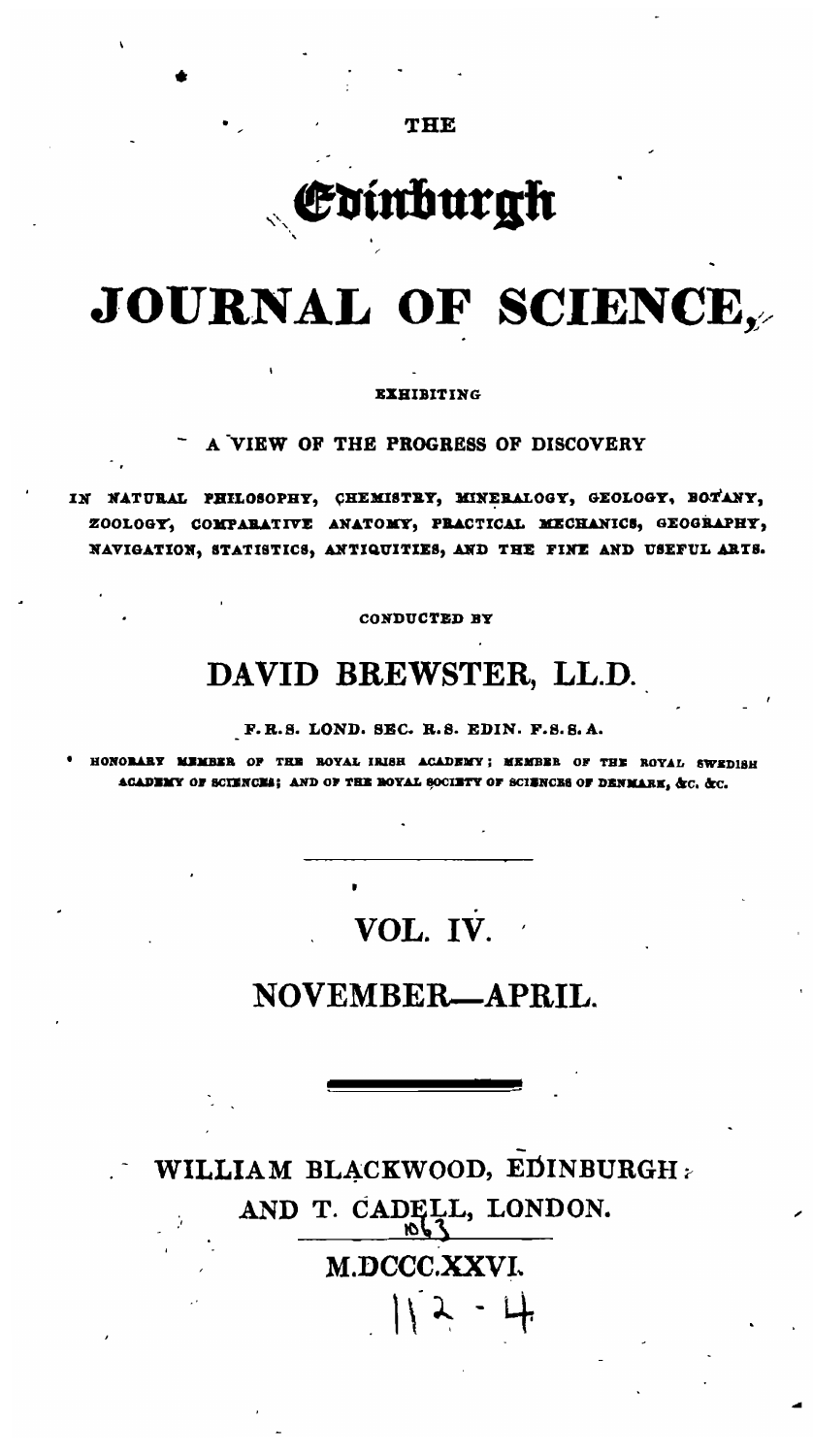#### Mr Haidinger on the Manguness Ores.

Larvæ, which are produced under the surface have been  $\lambda$  very numerous, and the onion and cauliflower tribe have suffered much. An insect, which I have not been able to detect, has almost totally destroyed my crop of apples and pears, by eating out the cores of the fruit when just set. Plums are all destroyed. I do not recollect a richer display of blossom than that which we had in spring, and our disappointment has been proportional to the hope excited. The Curculio vastator, which, by committing its depredations in the night, too often escapes the vigilance of the gardener, has not been so numerous as usual; nor have I seen so many moths and butterflies as usually occur. For some years past wasps have been scarce, but this season they are plentiful. I have observed that they are fond of the flower of the Daucus hispidus, which seems to stupify them, as they fall to the ground when the flower is shaken, or they may be picked off by means of pincers. Perhaps the flower of the common carrot may have the same effect. At any rate, I hope that the Daucus kispidus will be found a useful means of destroying this arch enemy of ripe fruit, by being planted in different parts of a garden,-a boy or girl being employed to go round and pick off the wasps that settle on the flowers. Ever yours truly,

G. S. MACKENZIE.

COUL, 3d August 1824.

ART. VII.-On the Crystalline Forms and Properties of the Manganese Ores. By WILLIAM HAIDINGER, Esq. F. R. S. E. Communicated by the Author. With a Plate.

I. Prismatoidal Manganese Ore.

 ${\bf F}_{\texttt{UNDAMENTAL}}$  form. Scalene four-sided pyramid.  ${\bf P}$  = 130° 49', 120° 54', 80° 22'. Plate II. Fig. 1.

 $a:b:c:=1:\sqrt{8.37}:\sqrt{2.4}.$ 

Character of combinations, hemi-prismatic, with inclined faces.

41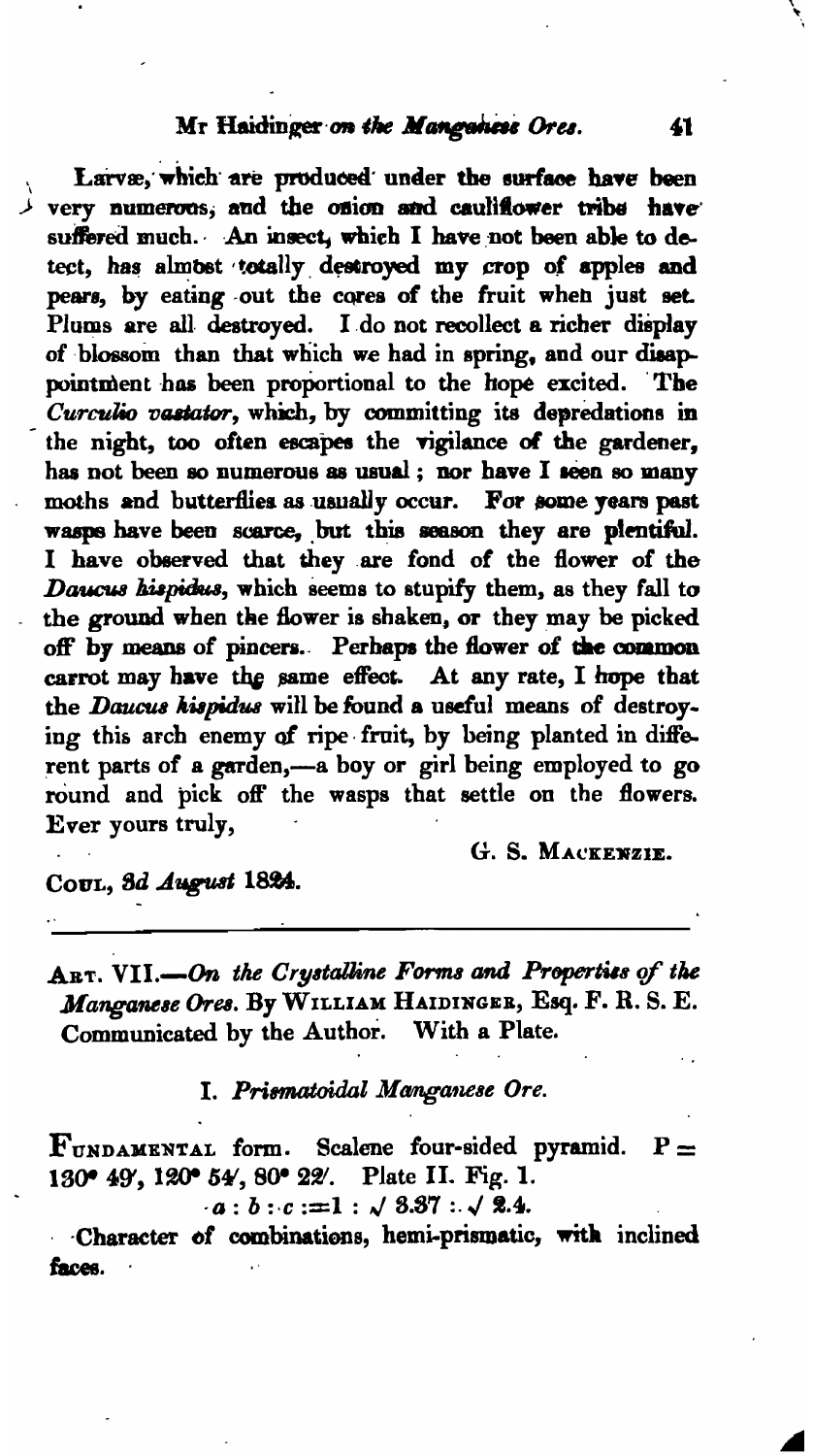Simple forms contained in the combinations which were ebserved among the crystals of the variety snalyzed.

 $($ ∮ P --- 2)<sup>5</sup>  $(x)$  ± 114° 37. 172° 86′. 60° AV. . 9.  ${4 \over 4}$  Pr  $\cdots$  1)<sup>3</sup> (c)  $\pm$ 115° 17'.  $145^{\circ}$  2. 76° 50′. 4. 132° 50'.  $(\Pr)^5(n)$  $95^{\circ}$   $4^{\prime}$ . 108° %4′. Б.  $=$  $97^{\circ}$  35',  $P+1(m)$ 112° 35'. 118°45. 2.  $=$  $P + \infty$  (*M*) 99° 40'. З.  $=$  $(\tilde{P}r + \infty)^5$  (*l*) 51° 18′. 6.  $=$ 134° 14′.  $(\bar{P}r + \infty)^3(r) =$ 8.  $\bar{P}$ r (d) 114°19′ 11.  $\blacksquare$ 7Q° ะ.  $(\overline{P}r-1)^5$   $(h) =$ 154° 18′. 116° 10′. 7.  $\mathbf{\mathring{P}}$ r (e) 122° 50'.  $\cdot$  12. ≝  $(\Pr^{\bullet} + \infty)^5$  (s) = 76 36. 10. 130° 49', 120° 54', 80\* 22.  $P(P)$ 1. Combinations. 1.  $(\frac{1}{2} \bar{P} - 2)^5$ ,  $(\frac{3}{4} \bar{P} - 1)^3$ .  $(\bar{P}_2)^3$ ,  $P + 1$ .  $P + \infty$ .  $(\tilde{P}r + \infty)^3$ .  $(\tilde{P}r + \infty)^5$ . Fig 2.

The 8d figure represents the projection upon  $P \rightarrow \infty$ , the 4th figure the elevation upon a plane parallel to the short diagonal of the prism  $P + \infty$ . The hemi-prismatic character of the species appears only in the disposition of the faces marked They form horizontal edges of combination with (Pr)'. c. The edges between  $(\frac{4}{3}\bar{P}-2)^5$  and  $P+1$  are parallel to those between P + 1 and  $(\tilde{Pr} + \infty)^5$ . These crystals are from two to three lines in thickness, and some of them nearly an inch long.

2.  $\bar{P}_r$ .  $(\bar{P}_r - 1)^3$ .  $\bar{P}_r$ . P. P + 1.  $P + \infty$ .  $(\bar{P}_r + \infty)^3$ .  $(Pr + \infty)^3$ .  $(Pr + \infty)^5$ . Fig. 5.

Small, but very well pronounced crystals of this variety were disengaged from the same specimen which contains the They were found in small drusy cavities, which variety 1. were discovered when the whole was broken up for analysis. The faces of Pr, marked e in the figure, have not been described; they are rarely observed in the crystals of this species.

Cleavage,  $\tilde{P}\tilde{r} + \infty$  highly perfect and easily obtained;  $P + \infty$ also perfect, but less easily obtained; traces of  $Pr + \infty$ , and of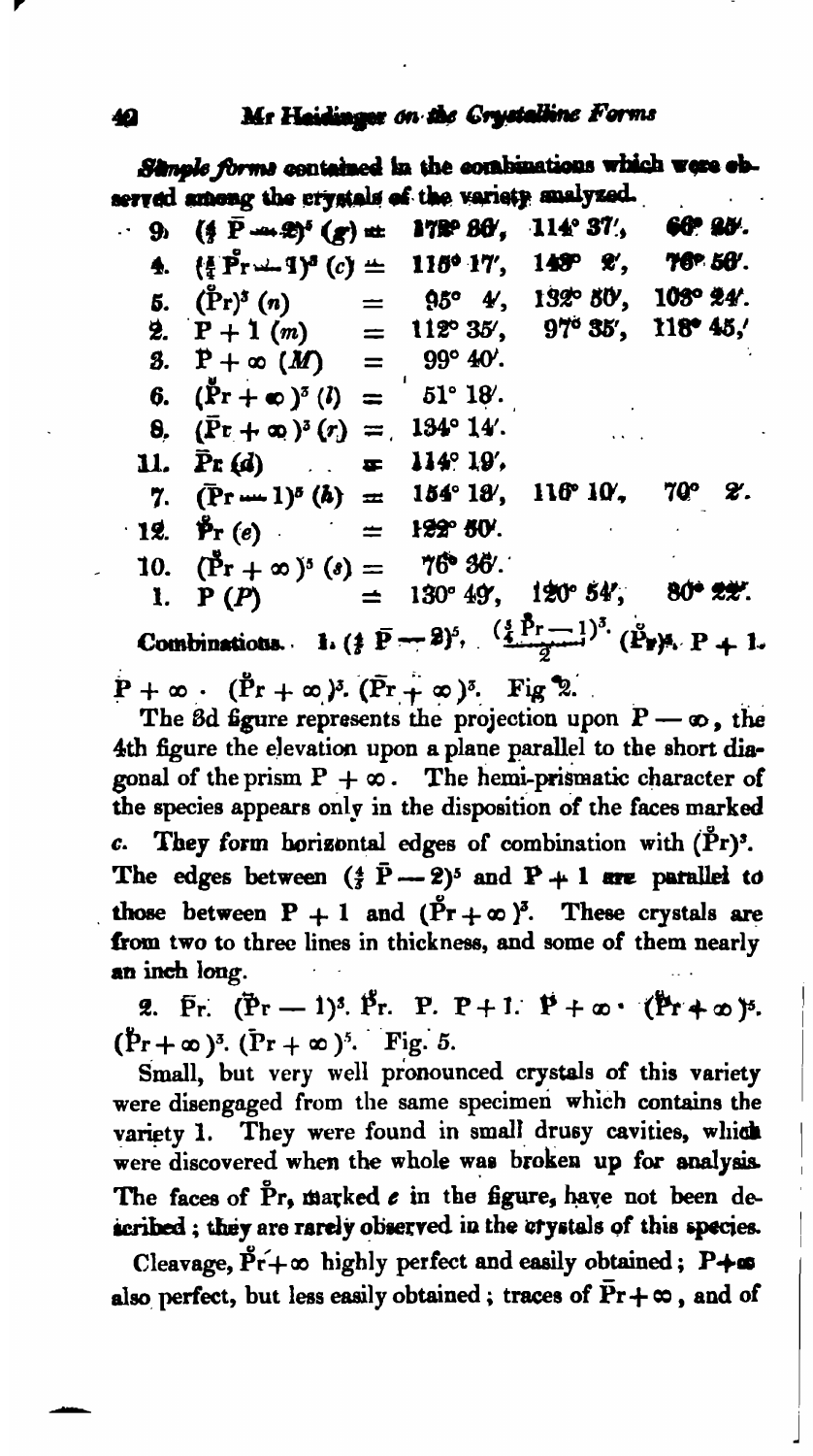Posts : Fracture imeven, surface, of the various prisms streaked parallel to their common edges of intersection; Br streaked parallel to the edges of combination with P: P-oo parallel to those with Pr. In general, the faces are smooth, and possess pretty high degrees of lustre.

Lustre, imperfect metallic. Colour, dark brownish-black, inclining to iron-black. Streak, reddish-brown. Opecus, in larger masses. When broken or cleaved in the direction of  $Pr + \infty$ , and exposed to the light of the sun, minute splinters are often observed, which, by transmitted hight, appear of a bright brown colour, so that the mineral cannot be said to be absolutely opaque.

Brittle. Hardness = 4.0.44.85. Sp. gr. = 4.328, of a mumber of fragments of crystals;  $= 4.319$ , in another experiment of a single crystal of considerable size.

Compound Varieties. Twin-erystals, formed in two different manners. In the first of them the axes of the two individuals are parallel, dependant on the hemi-prismatic character of the combinations of the species; in the second, they are inclined. 1. Face of composition, parallel to  $\tilde{P}r + \infty$ , axis of revolution perpendicular to it. Fig. 6. If we did not give attention to the compound state of this variety, shown in the present instance by the groove along the place of junction, which is not always visible, we might be induced to believe that it possesses a hemi-prismatic character, referred to an axis inclined upon the base of the fundamental pyramid, which is not the case. One can generally trace the peeuliar the. position of the crystalline faces upon each of the individuals. A repetition of this law produces thick prisms, terminated perpendicularly upon their axis by a rough face, which consists of the apices of numerous individuals, or rather of numerous particles of two individuals, alternating with each other. Such faces are not uncommon in the prismatoidal manganese ore. 2. Axis of revolution perpendicular, face of composition parallel to a plane of Pr. Fig. 7. The disposition of the faces marked c, upon which the hemi-prismatic character of the species depends, is such, that a mere revolution of 180° is not sufficient to bring the two individuals in the position required for joining in a regular twin; though the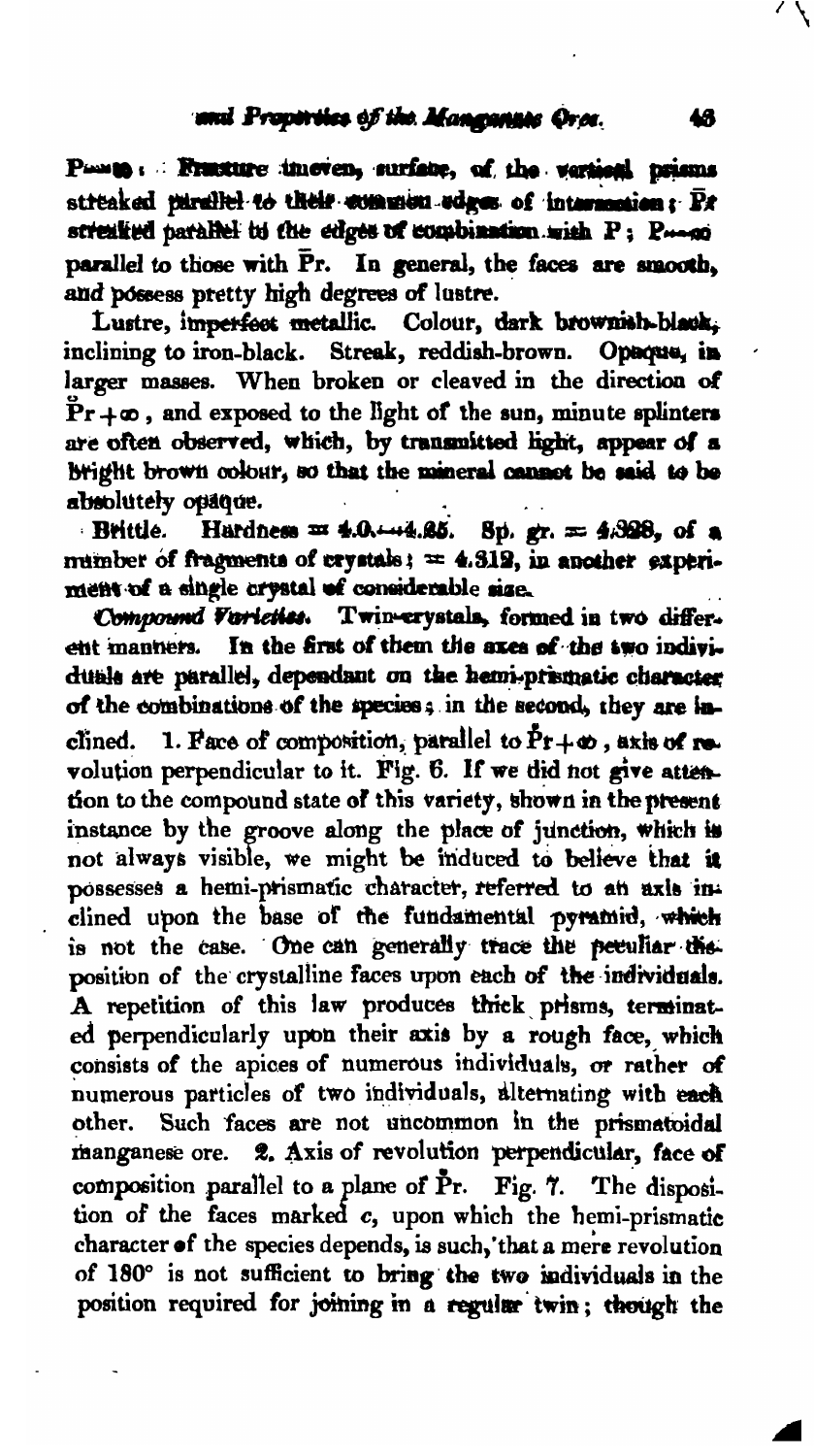general disposition takes place also in the present instance. the portions of the two crystals, similarly situated, being 180° distant from each other, compared to the plane of composition.

Irregular composition is very common in this species; it is either granular, or columnar. The latter occurs much more frequently.

#### Ohservations.

Few species in mineralogy have been so incorrectly described as the ores of manganese, and, in particular, the most common one among them, the prismatoidal manganese-ore. It is not alone that the slight difference in the angles of two of the prisms. and the situation of the perfect cleavage, was not exactly referred to constant positions, but also colour, streak, hardness, specific gravity, and other important properties, were either incorrectly stated, or confounded with those of other species. The insufficiency of Haüy's descriptions was felt by many mineralogists, and several of them have endeavoured to substitute better ones in their place. The result, obtained by M. Von Leonhard.\* is by no means more satisfactory than that of Haüy :  $Mr$ Phillips,<sup>+</sup> with his usual skill in crystallographic observations. has succeeded much better. The description of the forms given by Mobs ! agrees very nearly with the latter, at least much more so than any two other descriptions. There are some differences, however, in regard to the absolute measurement of the angles, and in the statement that, according to Mohs, the cleavage parallel to the short diagonal of the prism  $P + \infty$  = 99°40' is more distinct, and more easily obtained than any other cleavage of the species; whereas, according to Phillips, the crystals "cleave readily, and with brilliant surfaces parallel to the lateral planes of a rhombic prism of 100° and 80°, and both its diagonals." Though, in many varieties, the cleavage parallel to the long diagonal of that prism may in fact be obtained, it is always less distinct than that parallel to the short diagonal, and often not at all observable. It

" Handbuck der Oryclognosie, p. 371.

+ Elem. Introd. to Mineralogy, p. 248.

# Treatise on Mineralogy, vol. ii. p. 419.

Á4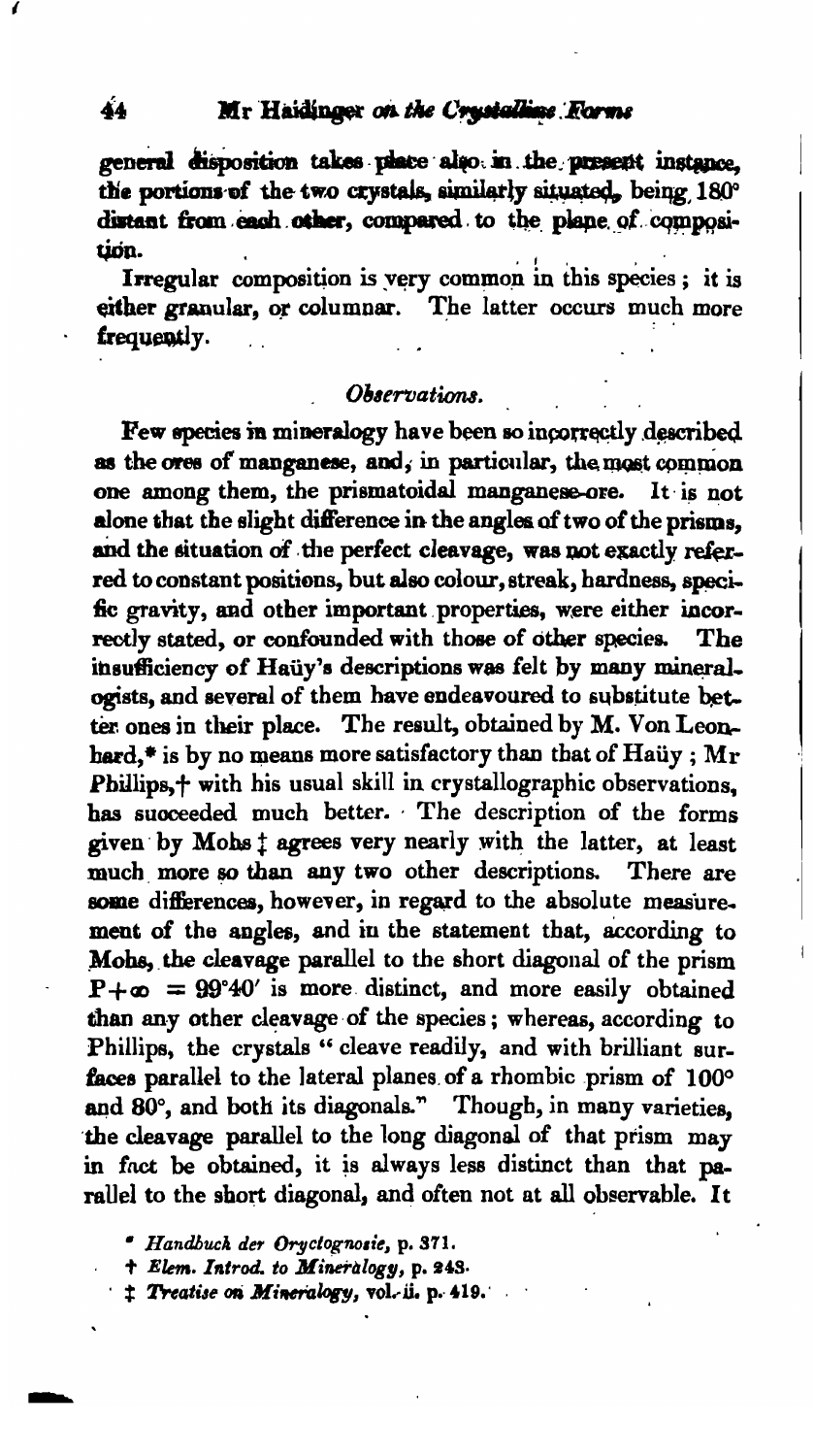#### and Properties of the Manganese Ores."

is important to attend to this difference in the perfection of cleavage; the more so, because the cleavage parallel to the short diagonal of  $P + \infty = 99$  40', is at the same time parallet to the long diagonal of another prism,  $(\tilde{Pr} + \infty)^5 = 76^{\circ} 86'$ (the supplement of which is 103° 24'), which occurs very frequently in the same mineral, and might be, or has actually been, mistaken for it, in a more superficial examination of the crystalline forms of the species.

Descriptions of single varieties are particularly desirable, when the characters of the whole species are yet so imperfectly ascertained as in the present case. The variety to which the preceding description refers, was brought by Dr Turner from Ilefeld in the Hartz, and to him I have been indebted for the crystals described above. The most remarkable peculiarity in the series of crystallization of this species, is its hemi-prismatic character, the faces of those forms which assume it being inclined to each other. Those marked c, if sufficiently enlarged, would give rise to a form resembling a tetrahedron, like Fig. 8, the planes of which are equal and similar scalene triangles. Among the remaining species, whose forms belong to the prismatic system, only the sulphates of zinc, of magnesia, and of nickel, are known to possess an analogous formation. This was first placed beyond a doubt by Professor Mitscherlich, who observed the fact, that the faces  $s$  and  $t$ , Fig. 9, appear only contiguous to the alternating faces of  $l$ ; although the alternating enlargement of these same faces, represented in Fig. 10, had been previously noticed in the sulphate of magnesia, by mineralogists, so far back as Romé de L'Isle and Linnæus. Large crystals of this salt generally show the hemi-prismatic character much more distinctly than small ones.

In the description given above, the streak of the crystals is stated to be reddish-brown, contrary to most indications in works on mineralogy. It is very often the case, however, that we meet with crystals, and still more frequently with compound varieties, consisting of the columnar individuals, which actually afford a black streak. The hardness of these varieties is much inferior to the hardness of the crystals that present a brown streak, being generally between 2.5 and 3.0,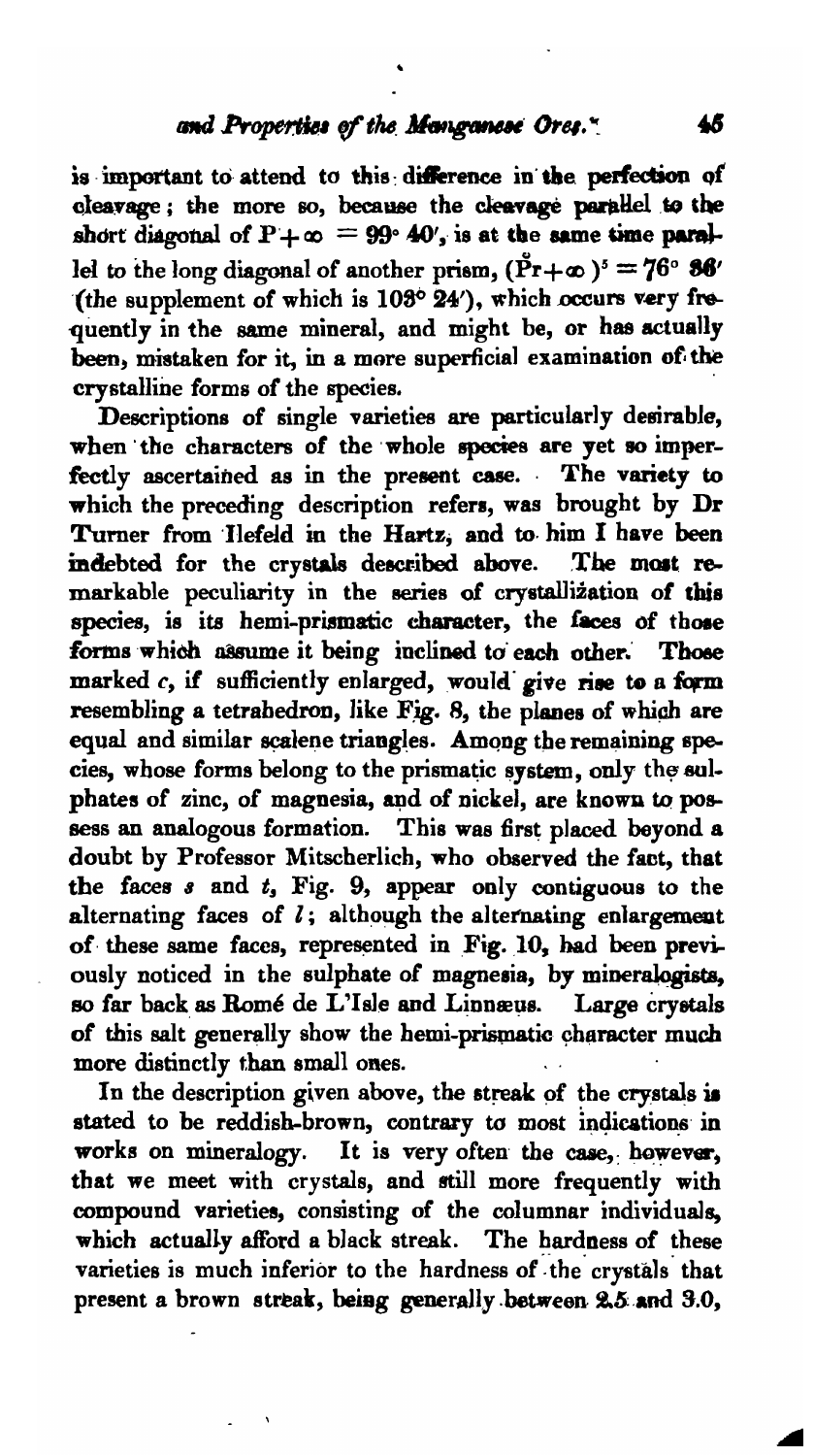(a little below calcareous spar;) and sometimes, in florous varieties, it is so inconsiderable as to soil the fingers, and write upon paper. On the contrary, their specific gravity is higher, and often approaches to 4.7. It is important to observe, that the exterior strata of large crystals sometimes afford a black streak, and show low degrees of hardness, while the interior parts still offer the characters indicated in the preceding description. It should seem, therefore, that the difference in several of these properties is owing to a change or decomposition of the substance itself, which does not affect the regular form.

#### II.— Pyramidal Manganess Ore.

Fundamental form. Isosceles four-sided pyramid. P= 105° 25', 117° 54'. Fig. 11.

#### $a = 12.76$

Sample forms.  $\frac{4}{9}$  P--4 (a) = 139° 56', 59° 46'; P-1 = 114° 51′, 99° 11′; P (P).

Char. of comb. pyramidal.

Combinations. 1. 4 P-4. P. Fig. 12.

2. § P-4. P-1. P.

Cleavage, P-0 rather perfect; P-1 and P less distinct, and interrupted. Fracture uneven. Surface, \$P-4, very smooth and shining, P horizontally streaked and often dull.

Lustre imperfect metallic. Colour brownish-black. Streak dark-reddish, or chestnut-brown. Opaque.

Hardness =  $5.0...5.5$ . Sp. gr. = 4.722, of a crystallized variety.

Compound Varieties.-Twin-crystals: axis of revolution perpendicular, face of composition parallel to a face of P-1. Fig. 18. The composition is often repeated parallel to all the Yaces of the pyramid, Fig. 14. Generally small particles only of the surrounding individuals are joined to the central one. Massive: composition granular, firmly connected.

#### Observations.

The preceding description is given by Professor Mohs.<sup>\*</sup>

\* Treatise on Mineralogy, Transl, web ii. p. 416.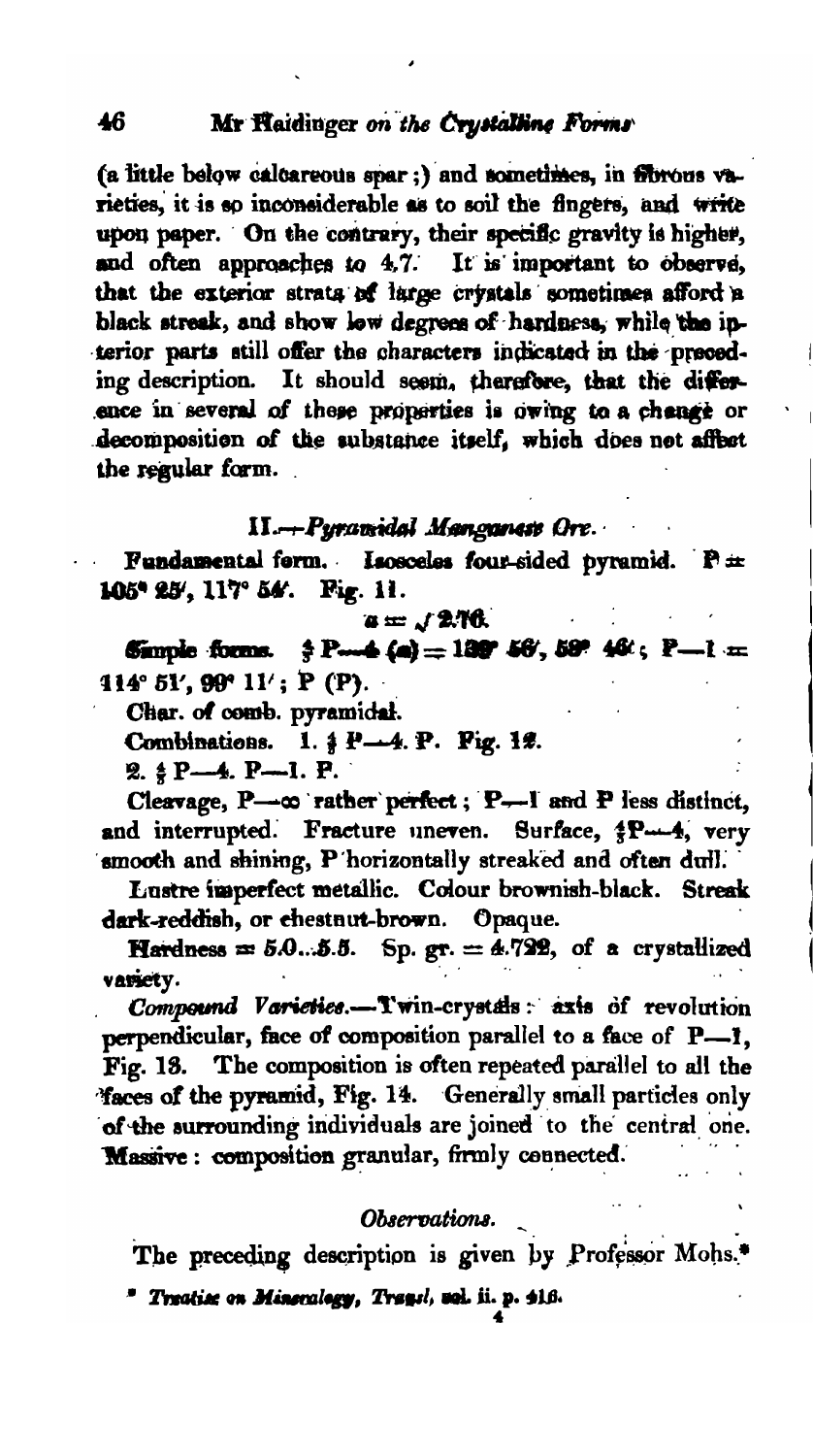#### and Properties of the Manganese Ores.

It would be superfluous to enlarge here on the propriety of considering this as a species of its own, since, besides Mr Mohs, it has likewise been established as such by Messrs Brooke and Philips,\* and by the Abbe Haüy.+ Even in the works of the Wernerian school, the pyramidal forms had been long ago described, in reference to the identical specimen from which the above description was derived. Its locality is Ilmenau in Thuringia. Count Bournon # mentions an ore of manganese crystallized in regular octahedrons, having their solid angles replaced by low four-sided pyramids; a form which might be explained upon the supposition, that the variety, Fig. 12, appears in the regular composition represented Fig. 14.; at least it would be interesting to have these varieties compared again with each other.

#### III.---Unclearable Manganese Ore.

Regular forms and cleavage unknown. **Practure not ob**servable.

Lustre imperfect metallic. Colour bluish-black and greyish-black, passing into dark steel-grey. Streak brownishblack, shining. Opaque.

Brittle. Hardness =  $5.0...6.0$ . Sp. gr. = 4.145, a botrvoidal variety.

Compound Varieties. Reniform, botryoidal, fruticose: composition columnar, impalpable; fracture flat, conchoidal, even; in a second composition it is curved lamellar, the faces of composition being smooth, rough or granulated. Massive: composition granular, impalpable, strongly connected; fracture flat, conchoidal, even.

#### Observations.

The specimen analyzed is from the neighbourhood of Schneeberg in Saxony, and agrees perfectly with the preceding description, extracted from the treatise of Mohs. It consists of alternating layers, having more or less lustre, dis-

<sup>t</sup> Catalogue, p. 395.

Phillips, 3d Edit, p. 381.

<sup>+</sup> Traité, 2d Edit. t. iv. p. 264.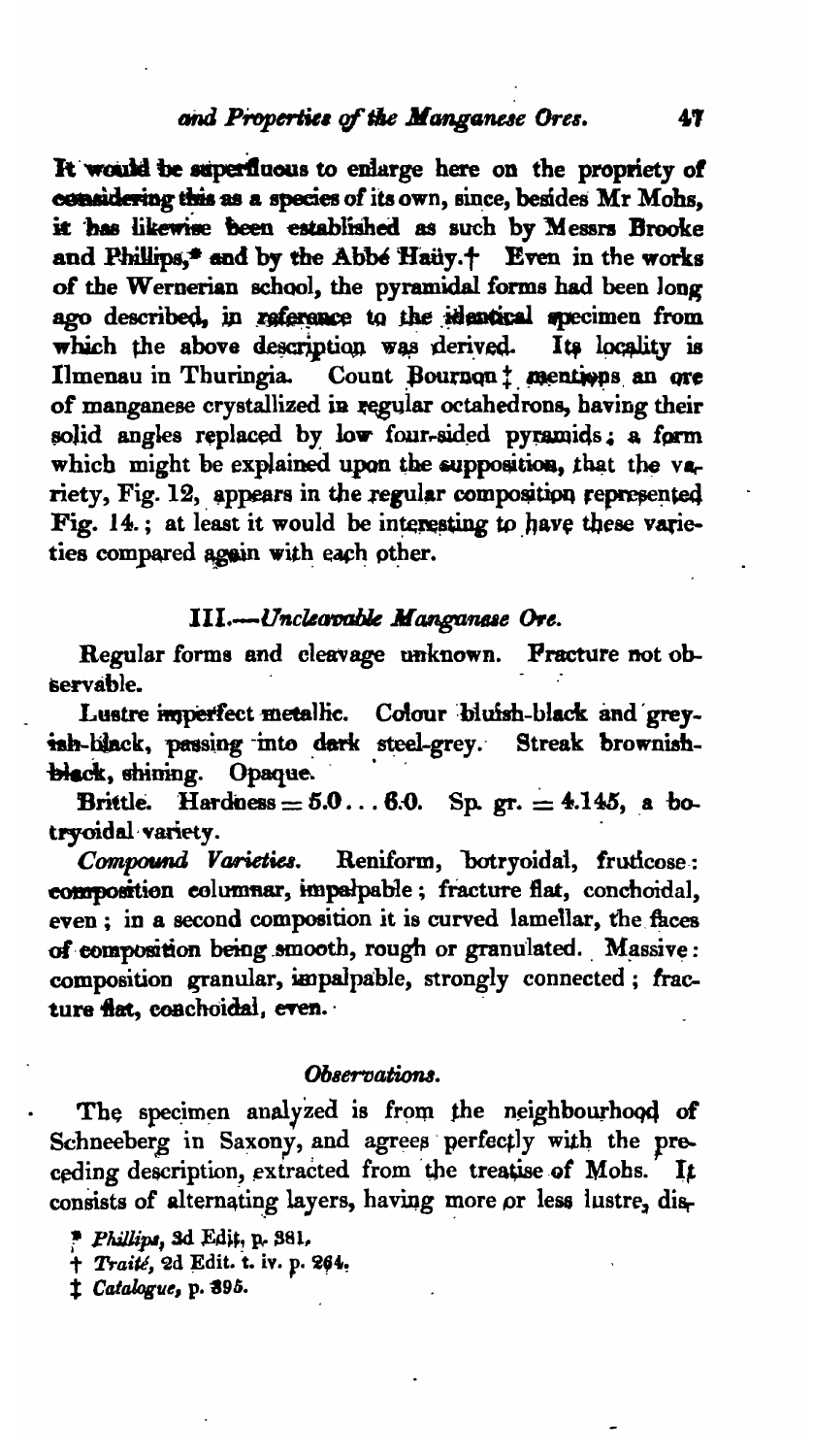posed in reniform coats. The specific gravity of those parts, which possess a rather stronger lustre, and a conchoidal freeture, is  $= 4.004$ , while the specific gravity of those without lustre, and an uneven fracture, was found to be =  $4.079$ .

#### IV.-Brachytypous Manganese Ore.

Fundamental form. **Isosceles four-sided pyramid.**  $P =$ 109° 53' 108° 39'. Fig. 15.

$$
a=\sqrt{1.94}.
$$

Simple forms.  $P \rightarrow \infty$  (o);  $P(P)$ , Wunsiedel, Bayreuth;  $P+2(s) = 96° 33', 140° 30', Fig. 16., Elgersburg, Thurin$ gia;  $(P+1)^{3}(z) = 144^{\circ}4'$ , 128° 17′, 154° 25′.

Char. of comb. pyramidal.

Combinations. 1. P-0. P. Fig. 17., Wunsiedel.

2. P. P +2. Fig. 18., Elgersburg.

3. P. (P+1)<sup>3</sup>. Fig. 19., St Marcel, Piedmont.

4. P .  $\infty$ . P. P + 2. Fig. 20., Wunsiedel.

Cleavage, very distinct in the direction of the faces of P; entire forms of cleavage may be obtained from larger individuals. Fracture uneven. Surface, P- co, possessing less lustre than P, but even, and sometimes faintly streaked parallel to the edges of combination with P; P often a little rounded;  $P + \infty$  uneven, rough and horizontally streaked;  $(P+1)^3$  smooth and even.

Lustre imperfect metallic. Colour dark brownish-black. Streak of the same colour.

Brittle. Hardness =  $6.0 \ldots 6.5$ . Sp. Gr. = 4.818, large cleavable individuals from Elgersburg.

Compound Varieties. Massive : composition granular, individuals strongly coherent.

#### Observations.

The first variety of the species of brachytypous Manganese-ore which I had the good fortune to examine, was brought by Dr Turner from Germany, the ticket bearing the locality of Elgersburg. Being struck with the facility with which this mineral yields to cleavage in the direction of the faces of a four-sided pyramid, and supposing it to belong to

46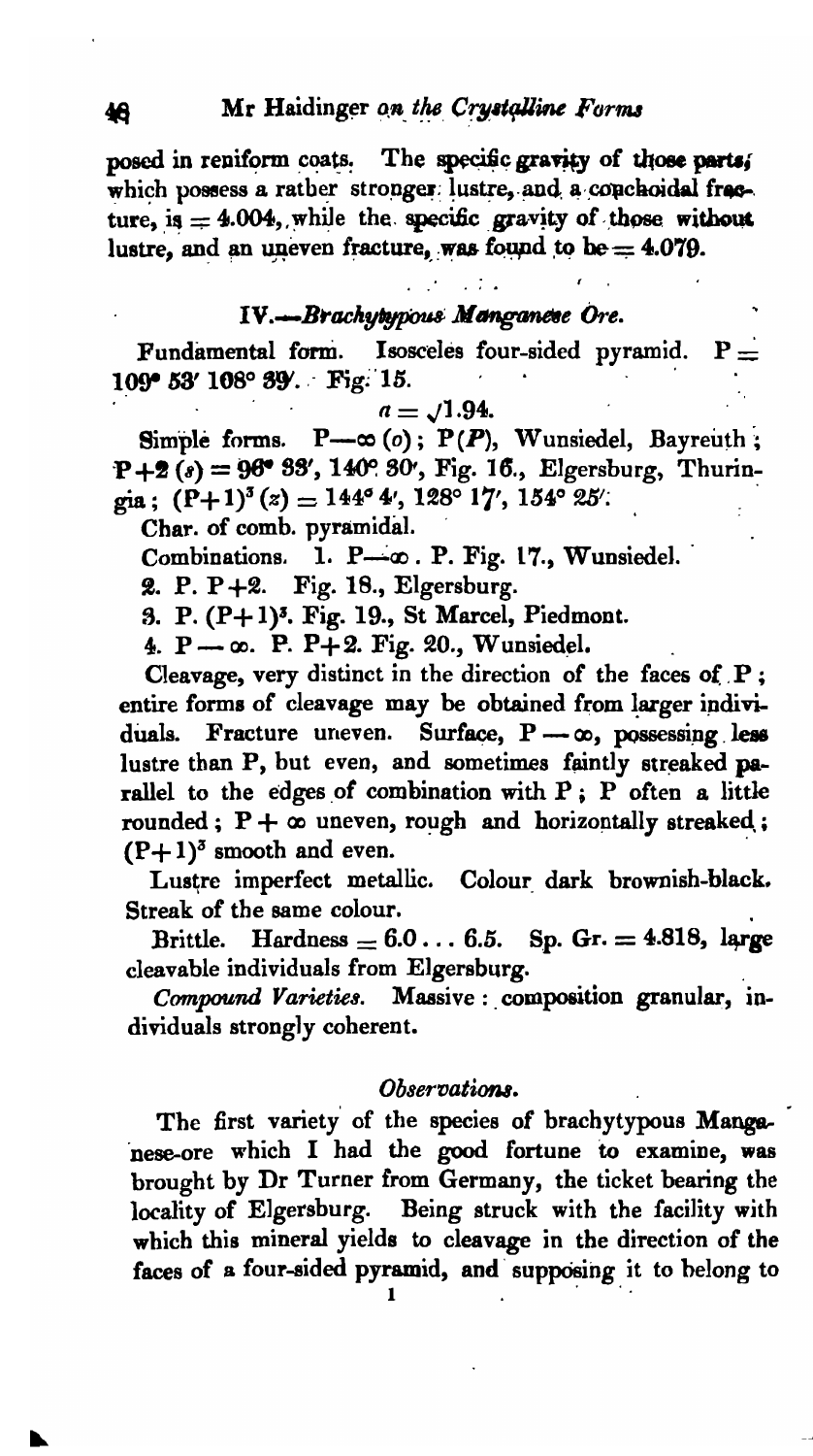the species of the pyramidal manganese-ore of Mohs, I requested Br Turner's permission to extract the form of cleavage from it, but was much surprised when I could not discover the single cleavage perpendicular to the axis, which is 10 very distinct in that mineral, and has been likewise indicated by Messrs Brooke and Phillipa. Though the mineral oleaves very readily, yet its great hardness, being superior to that'of feldspar, and a strong connection among the particles, render it extremely difficult to obtain' the faces smooth and plain enough to reflect' a, good image even of a single very luminous point. I was, therefore, led to suppose, by several approximate measurements, that the regular octahedron should be considered as the fundamental form of the species. In some of the cavities of the same specimen there were, however, crystals in the form' of acute.four-sided pyramids, simi. lar to Fig. 16, which did not agree with the symmetry of tessular forms. They were rough, and possessed of little lustre, so that they afforded only indistinct measurements of about 140° for the base of the pyramid. Certain varieties from Wunsiedel in Bayreuth, in the cabinet of Mr Allan, engaged in heavy-spar, and associated with prismatoidal manganeseore in very delicate columnar composition, possess the form of Figs. 15, 17, and 20; The two first of these I also observed in a specimen in the collection of Mr Ferguson of Raith, hav. ing the following ticket by Mr Heuland: "Hydrous-oxide of manganese, in the form of an octahedron, with a square basis. Thuringia-is extinct." As Hauy's works contain the pyramidal manganese-ore of Mohs, under the denomination of *Manganese oxide hydraté*,\* this specimen is probably intended for a variety of that species, which, however, is very inaccurately described by Haüy, who united under one head the physical properties of one species with the physical and the chemical properties of two or three others to form a general description, to which no object in nature corresponds. I had long ago observed crystals of the form Fig. 19, engaged in a specimen of the epidote manganesifere of Haüy, in the cabinet of Mr Allan, but which I believed likewise to be a variety

\* Trailé, 2de Ed. t. iv. p. 264. VOL. IV. NO. I. JAN. 1826.